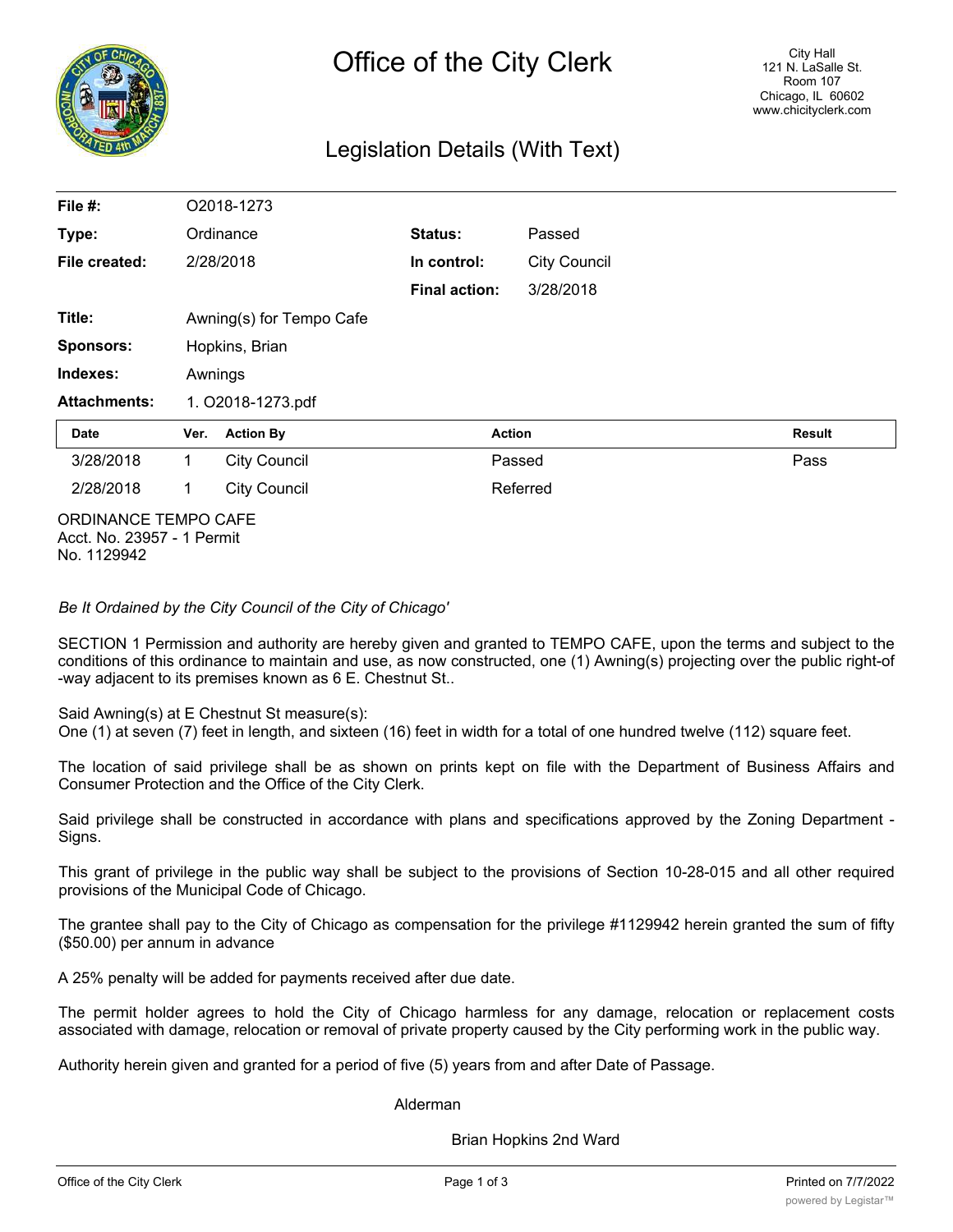P, Aj^tb Department of Business Affairs and Consumer Protection (BACP) Small Business Center QWf^B Public Way Use Unit (PWU) City Hall, Room 800 121 North LaSalle 5treet, Chicago, Illinois 60602 ISlfi.&nSn§\*i www cityofchicago org/sbc 312 74 GOBIZ (744 6249) 312 742 1974 (TTY)

## *EXAMPLE OF LIGHT(S) DRAWING*

# **APPLICATION TO USE THE PUBLIC RIGHT OF WAY**

CITY OF CHICAGO BACP PWU BUNDLE PERMIT APPLICATION V 3 31 17

(Page 2 of 9)

Page 1